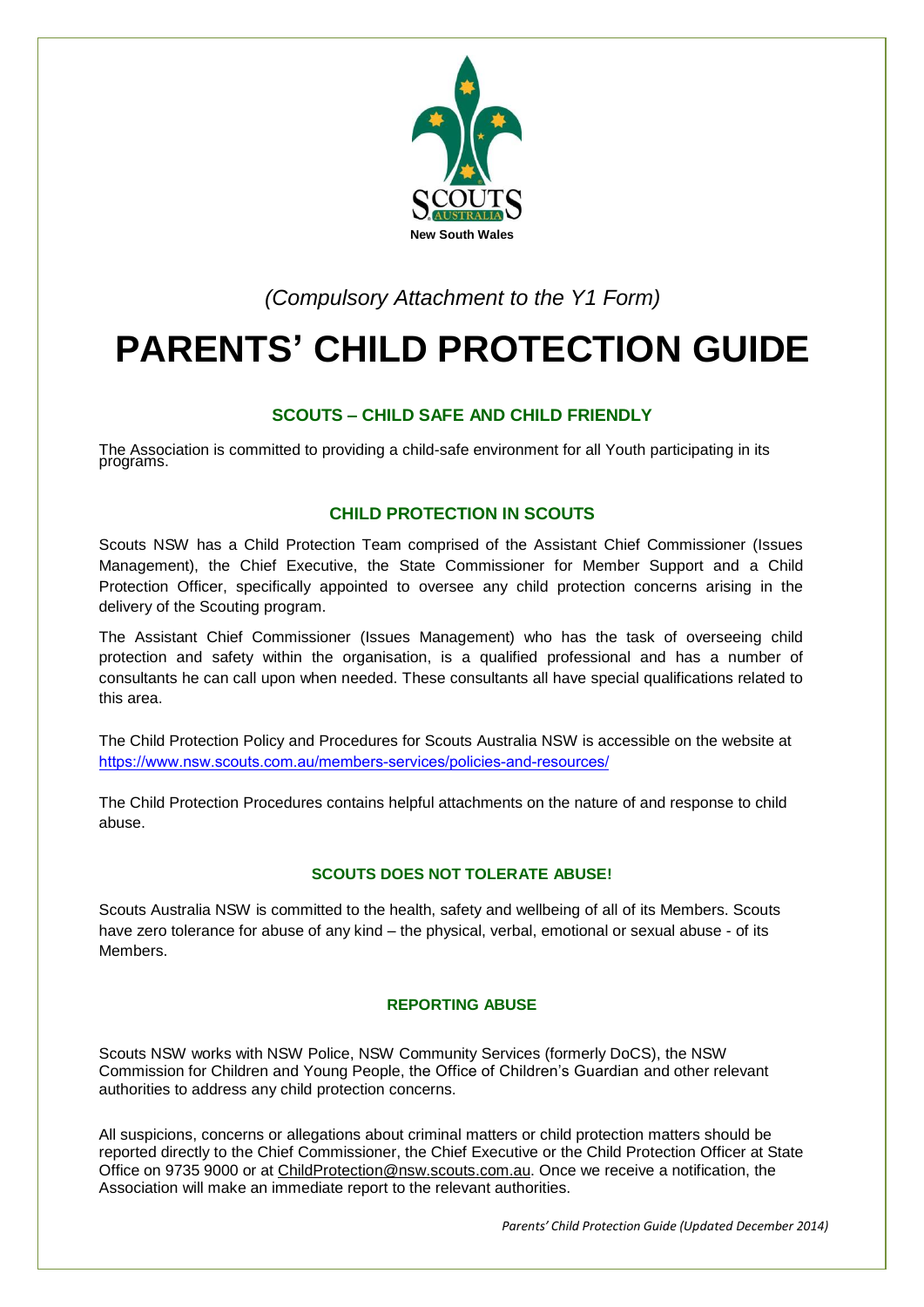If an individual has made a report to NSW Police, NSW Community Services, or another relevant authority, they should also report the matter to the Chief Commissioner, the Chief Executive or the Child Protection Officer. The Association will then make direct contact with the relevant authority about the matter.

Reporting to the Association enables the Association to work directly with the authorities in managing the matter. It enables the Association to take immediate action under its Behavioural Management Policy, in consultation with the authorities.

#### **IMMINENT DANGER**

If a young person is in imminent danger, the matter should be reported directly and immediately to NSW Police on **131 444** or to the Community Services Child Protection Helpline on **132 111**.

#### **SCREENING, TRAINING AND RESOURCE FOR LEADERS**

For over 50 years, when there was no legal requirement for the screening of Youth Leaders, Scouts has insisted that all Leaders undergo an interview, have referees and submit to a full Police Criminal Record Check, which are also conducted randomly on an ongoing basis throughout their service at Scouts.

Under the Child Protection (Working with Children) Act 2012, the Office of Children's Guardian now oversees an important aspect of the screening and standards for those who work or volunteer with children and young people and manages the Working with Children Check ("WWCC") process. Scouts NSW is being phased into the WWCC process during 2015. Both during this time and after, Scouts will continue its current long standing practice of insisting that all Uniform Adult Members are interviewed, have referee checks and submit to a NSW Police Criminal Record Check, which is also conducted on a random ongoing basis throughout their service with Scouts NSW.

Scouts NSW is in ongoing communications with the Office of Children's Guardian and the NSW Commission for Children and Young People about our policies and practices and the roll out of the Working with Children Check. It is expected that by April 2015, all Uniform Adult Members, all Adult Helper Members and all employees will hold current Working with Children Check clearances, which will be verified and recorded by Scouts NSW.

Before they are appointed as a Leader, each Uniform Adult Member applicant undertakes specialised training under the direction of skilled trainers. The training covers subjects such as Scouting Skills, Programming and First Aid. Other crucial subjects covered in the courses are associated with the development, protection and wellbeing of Youth Members. These include Child Development, Understanding the Child, "Child Safe" (Child Protection), Bullying, Dealing with Problems and Risk Assessment.

"Fact Sheet 1: Reporting Child Protection Concerns" outlines the standards of care we expect of our Leaders and is available on Scouts NSW website under the Resources and Policies tab, Leader Support Guides link.

Parents have their own section on our website under the Parents tab and Child Safety link.